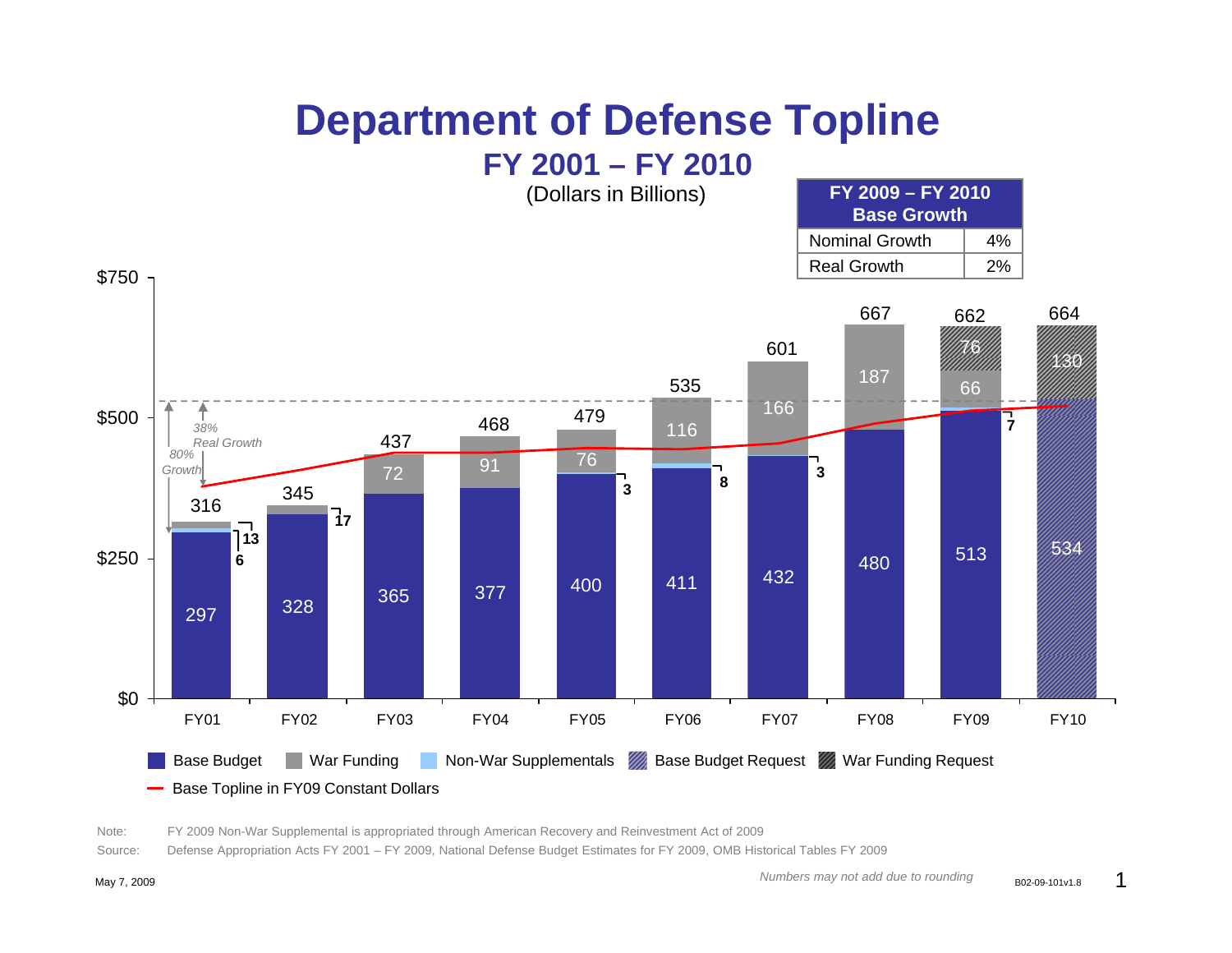## **Summary By Appropriation Title**

(Dollars in Billions)

| <b>Appropriation Title</b>         | <b>FY 2009</b> | <b>FY 2010</b> | $\triangle$ FY 2009 -<br><b>FY 2010</b> |
|------------------------------------|----------------|----------------|-----------------------------------------|
| <b>Military Personnel</b>          | 124.9          | 136.0          | $+8.9%$                                 |
| <b>Operation &amp; Maintenance</b> | 179.1          | 185.7          | $+3.7%$                                 |
| <b>Procurement</b>                 | 101.7          | 107.4          | $+5.6%$                                 |
| <b>RDT&amp;E</b>                   | 79.5           | 78.6           | $-1.1\%$                                |
| <b>Military Construction</b>       | 21.9           | 21.0           | $-4.1\%$                                |
| <b>Family Housing</b>              | 3.2            | 2.0            | $-38.0\%$                               |
| <b>Other</b>                       | 3.2            | 3.1            | $-1.1\%$                                |
| <b>Total</b>                       | 513.3          | 533.8          | $+4.0%$                                 |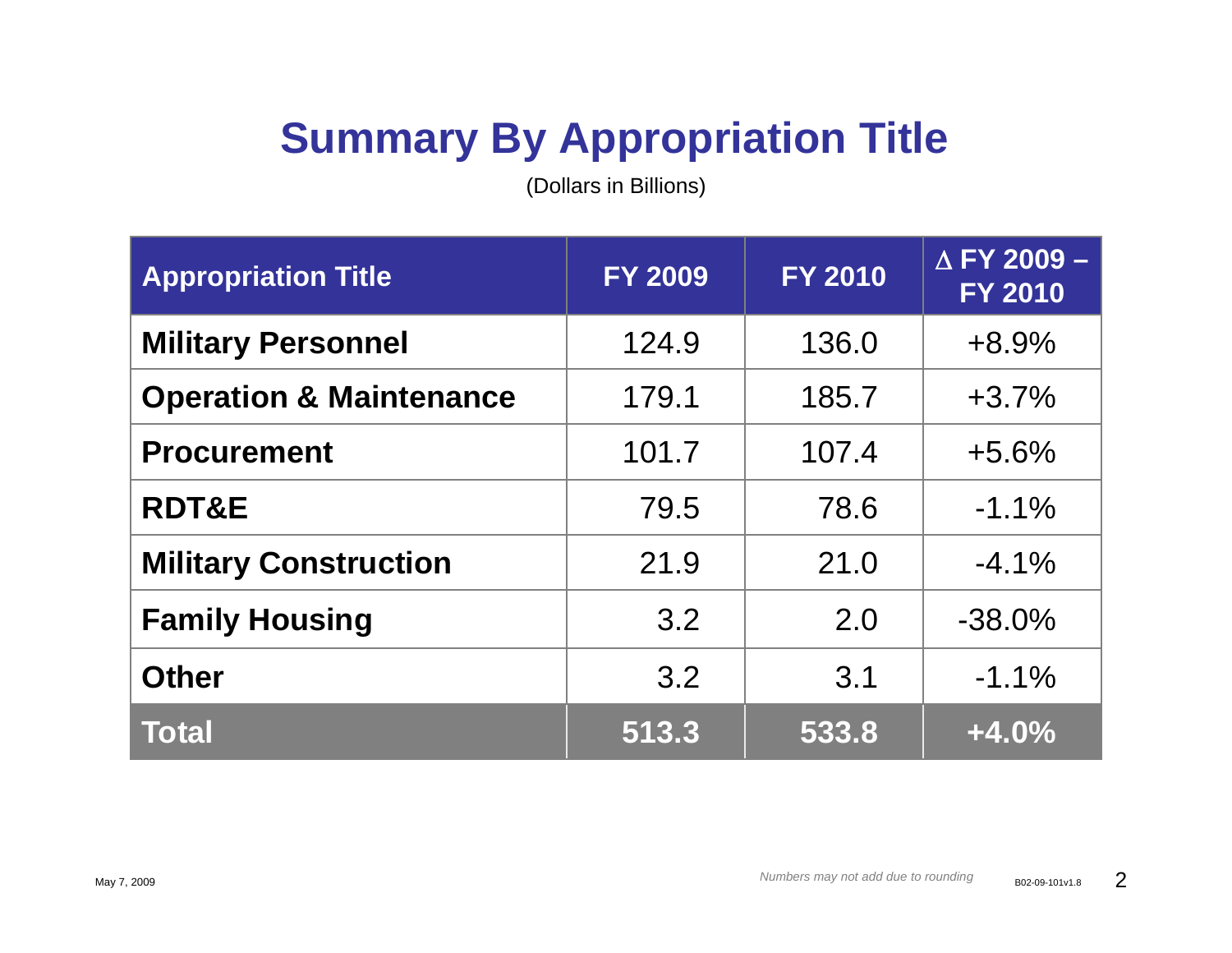## **Summary By Component**

(Dollars in Billions)

| Component        | <b>FY 2009</b> | <b>FY 2010</b> | $\triangle$ FY 2009 -<br><b>FY 2010</b> |
|------------------|----------------|----------------|-----------------------------------------|
| <b>Army</b>      | 139.2          | 142.1          | $+2.1%$                                 |
| <b>Navy</b>      | 147.4          | 156.4          | $+6.1%$                                 |
| <b>Air Force</b> | 141.2          | 144.5          | $+2.3%$                                 |
| Defense-wide     | 85.5           | 90.8           | $+6.1%$                                 |
| <b>Total</b>     | 513.3          | 533.8          | $+4.0%$                                 |